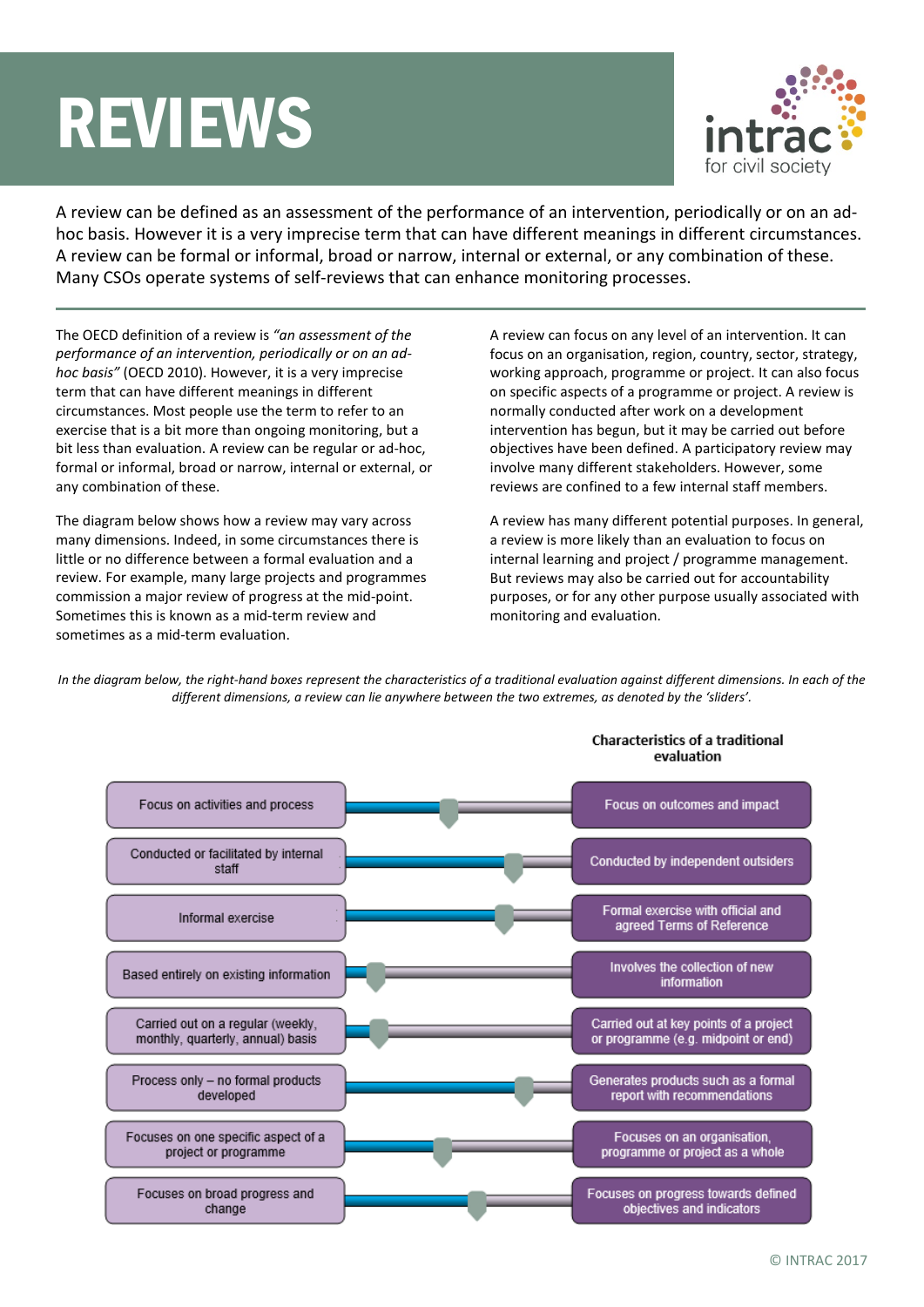## *Self-reviews for CSOs*

Many CSOs operate systems of self-reviews that can enhance monitoring processes. Internal staff always participate within these reviews, and sometimes other stakeholders, such as beneficiaries, are invited. The reviews may be facilitated by external or internal staff.

The reviews are conducted at regular intervals, such as quarterly, six-monthly or annually. The idea is to ensure that all staff are regularly thinking about their work, its purpose, and how it is affecting others, rather than being fixated on the activities they are carrying out, and whether or not they are meeting their targets.

There are many ways of organising and conducting selfreviews. The methodology outlined below is an illustration only. However, it is one that INTRAC has found useful in the past when working with many different kinds of CSOs from small community-based organisations through to large, International NGOs.

**Step 1:** All project and programme teams within an organisation conduct review meetings

> **Step 2:** Teams attempt to answer the same set of questions

> > **Step 3:** Each team writes a short report (1-2 pages) outlining the main findings of the review

> > > **Step 4:** The short reports are sent to a distillation team who review the reports

**Step 5:** The distillation team produce an overall report, answering the key questions for the whole organisation

The first step involves working out who should conduct reviews. In many cases this will be the project and programme teams. If an organisation operates in more than one country then reviews could be carried out in different countries as well. Reviews might also be carried out by finance and administrative teams, or teams having specific responsibilities such as monitoring and evaluation (M&E) or advocacy.

In preparation for the review meetings, members of the different teams are expected to read or re-read any relevant documents related to their areas of responsibility that have been produced since the last review. This can include project reports, field visit reports, beneficiary surveys, training evaluation forms, workplans, or any other relevant report.

Reviews are then facilitated around a set of key questions – usually no more than three or four. The facilitator may be someone from within the team, a member of another team, or an outside facilitator. Their task is to help the team answer a set of core questions. Some of the questions commonly used are as follows.

- Are we doing what we said we'd do, and are we doing it well?
- Are we making any difference? If so, what?
- What are the key changes that we have contributed to in the period since the last review? What made them happen?
- Are we still doing the right things? What else might we be doing instead?
- What work has gone particularly well or badly?
- What challenges have there been? Were they overcome? If so, how? If not, why not?
- What might we have done differently with the benefit of hindsight?
- What advice would we give to someone else planning to carry out similar work in similar circumstances?

The same questions can be asked in every review, or a different set of questions can be asked each time a set of reviews is conducted.

The tangible output of the process is a mini-report of about 1-2 pages. This mini-report should capture the answers to the main questions. The conclusion to the mini-report should identify the main learning points to emerge from the review, together with a set of recommendations for the future. An example of where this system has been used in the past is shown in the box below.

### **Case study: Learning reviews in Concern Ethiopia**

In the mid-2000s, Concern Ethiopia was implementing several different programmes and projects in different sectors and locations. Each had its own formal M&E system, and each required the generation of regular accountability reports to different governments and donors. Since the nature and extent of all this formal reporting was considered to be inconsistent with learning principles, a system of learning reviews was developed. All programmes and projects were allocated time for a periodic, facilitated learning review. This review built on information collected through formal M&E processes, but also built on the knowledge and experience of Concern (and sometimes partner) staff.

Following each review, a short, bullet-point report was produced and shared. The report did not form any part of Concern's formal accountability mechanisms within Ethiopia. The purpose of the reviews was expressly to generate new learning, and share existing learning in order to improve the performance of existing and future projects and programmes. The reviews formed their own separate part of Concern Ethiopia's M&E system, and operated in parallel with more formal processes.